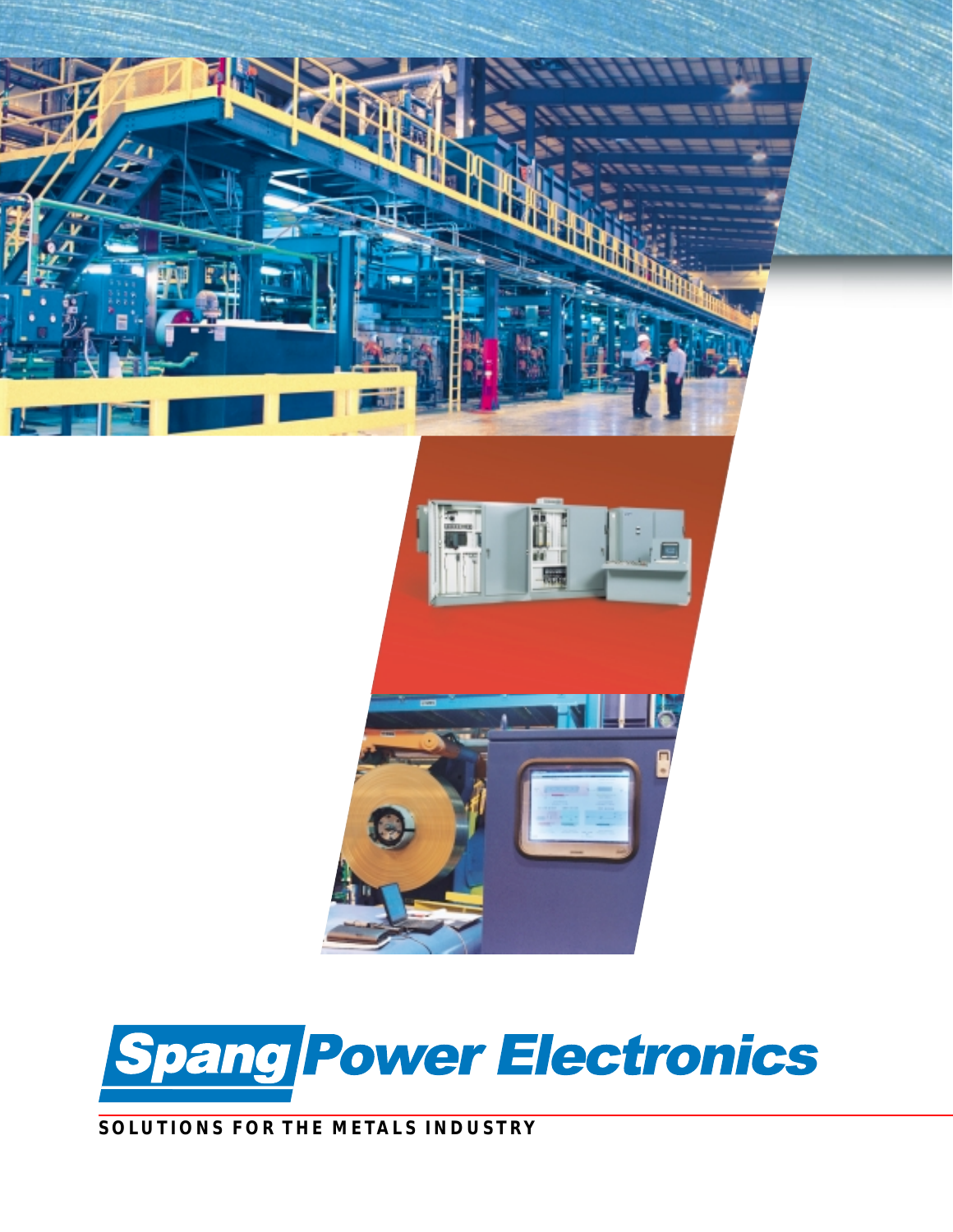# **Why Our "Best** Total Value Systems" Give Systems" Give **You the Most Why Our "Best** Total Value

**Spang Power Electronics' approach to providing custom-engineered solutions for the metals industry is simple: design and manufacture a complete, integrated system that creates the** *"best total value"* **for the customer.**

**Whether it's a multi-million-dollar plant expansion, or a simple modernization project, Spang recommends the right solution for the job. We take pride in our worldwide industry experience as we design integrated control systems for applications including:**

- **Pickling and Cleaning**
- **Annealing**
- **Tension and Stretch Leveling**
- **Electro-Galvanizing**
- **Hot-Dip Galvanizing**
- **Slitting and Multi-Strand Recoiling**
- **Grinding and Polishing**
- **Coating and Electro-Plating**
- **Run-Out Tables**

**We have experience with materials such as brass, copper, cold and hot rolled steel, stainless steel, aluminum, berylium copper and foil products.**

## *We Spoil Our Customers*

**A Spang Power Electronics systems engineer assumes full project management responsibility from start to finish, including design, hardware/ software development, manufacturing, testing and commissioning. To meet customers' aggressive startup requirements, Spang manufactures power control products within an ISO 9000 quality system, completes each project on-time and includes thorough documentation.**

# THE POWER

■ *WINDER CONTROL*

■ *TENSION & POSITION* 

# **A Complete Range of Prod**

# *DRIVE CONTROL SYSTEMS*

### Drive Control Systems

- Specialists in speed, tension and winder control.
- Continuous and non-continuous web processing applications.
- Integrated DC, AC vector or servo drive controls.
- Coordinated online and offline AC motor, machine and process control.
- Total project management through all phases of design, build, test and line commissioning.
- Fully automated or manual control.
- New equipment or modernizations.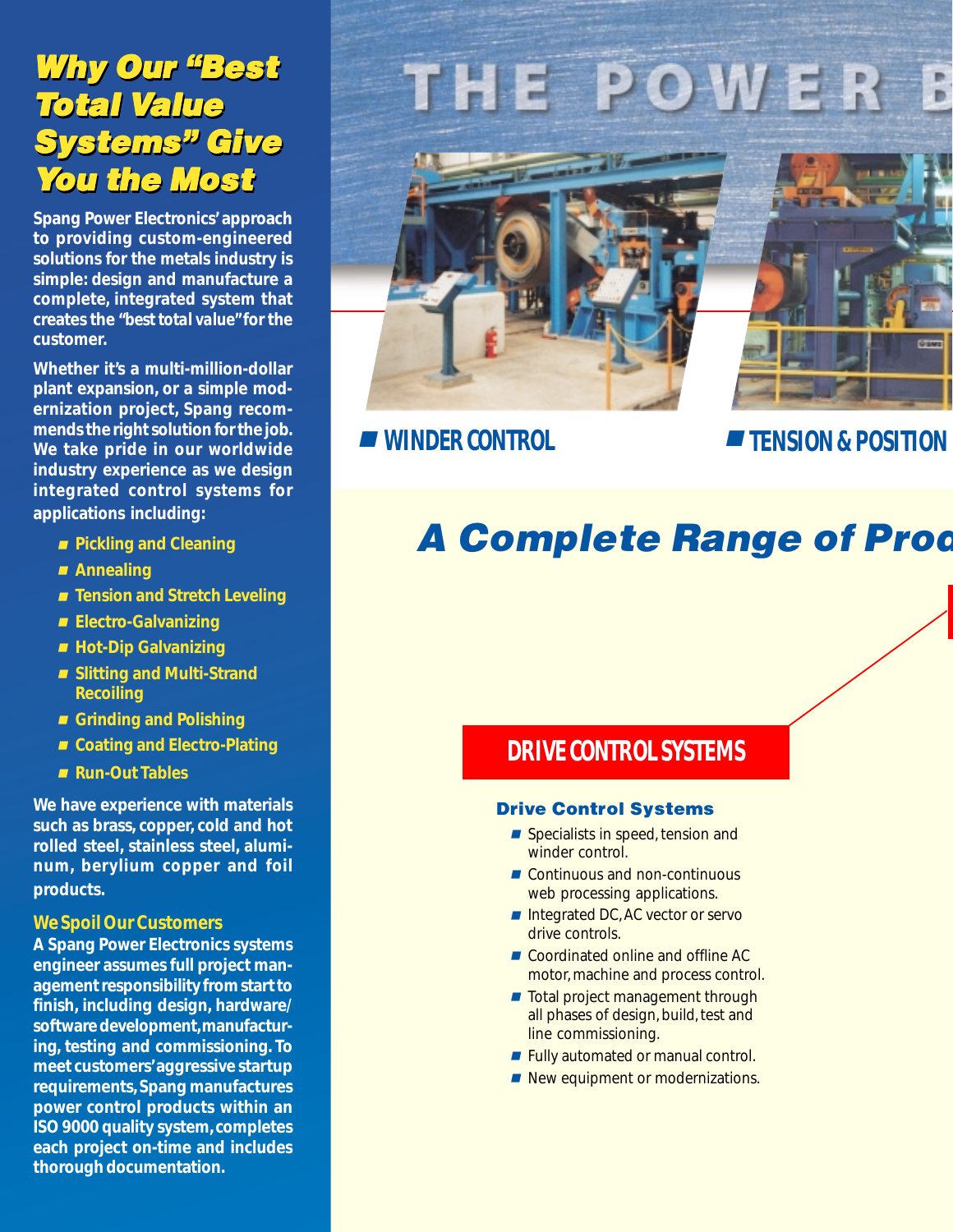# EHIND THE PROCESS



*CONTROL* ■ *COORDINATED DRIVE CONTROL* ■ *AUTOMATION CONTROL*

# **lucts and Solutions for the Metals Industry**

# *AUTOMATION CONTROL*

# Automation Control Systems

- Level I: Programmable logic control of drives, process and machine.
- Level II: HMI (Human Machine Interface) operator interface, historical data collection, alarming, trending and recipes.
- Level III: Long-term data collection to relational databases for MES and MRP systems.
- Custom software interfaces to serial devices, networks, printing devices, scales and other terminal equipment using:
	- Co-processors
	- Assembly
	- $\cdot$  C/C++
	- Visual Basic
	- Other object oriented programming tools
- Closed loop process (PID) control (temperature, level, flow, position, tension, etc.)

# *POWER CONTROL SYSTEMS*

# Rectifier/DC Substations

- Rectifiers for electroplating, electrogalvanizing, electrolytic pickling and electrocleaning applications.
- Rectifiers and DC substations for overhead crane operations.
- Custom designed in sizes of 200 KW and up.
- Current ratings up to 30,000 amperes.
- Input voltages up to 15,000 volts.

# Dry-type Transformers

- 5 and 15 KV class dry-type transformers
- Custom designed in sizes of 500 KVA and up.
- Designed for general purpose, drive isolation and rectifier-duty applications.

### Electric Furnace Controls

■ AC and DC power controllers and systems for electric furnace applications.